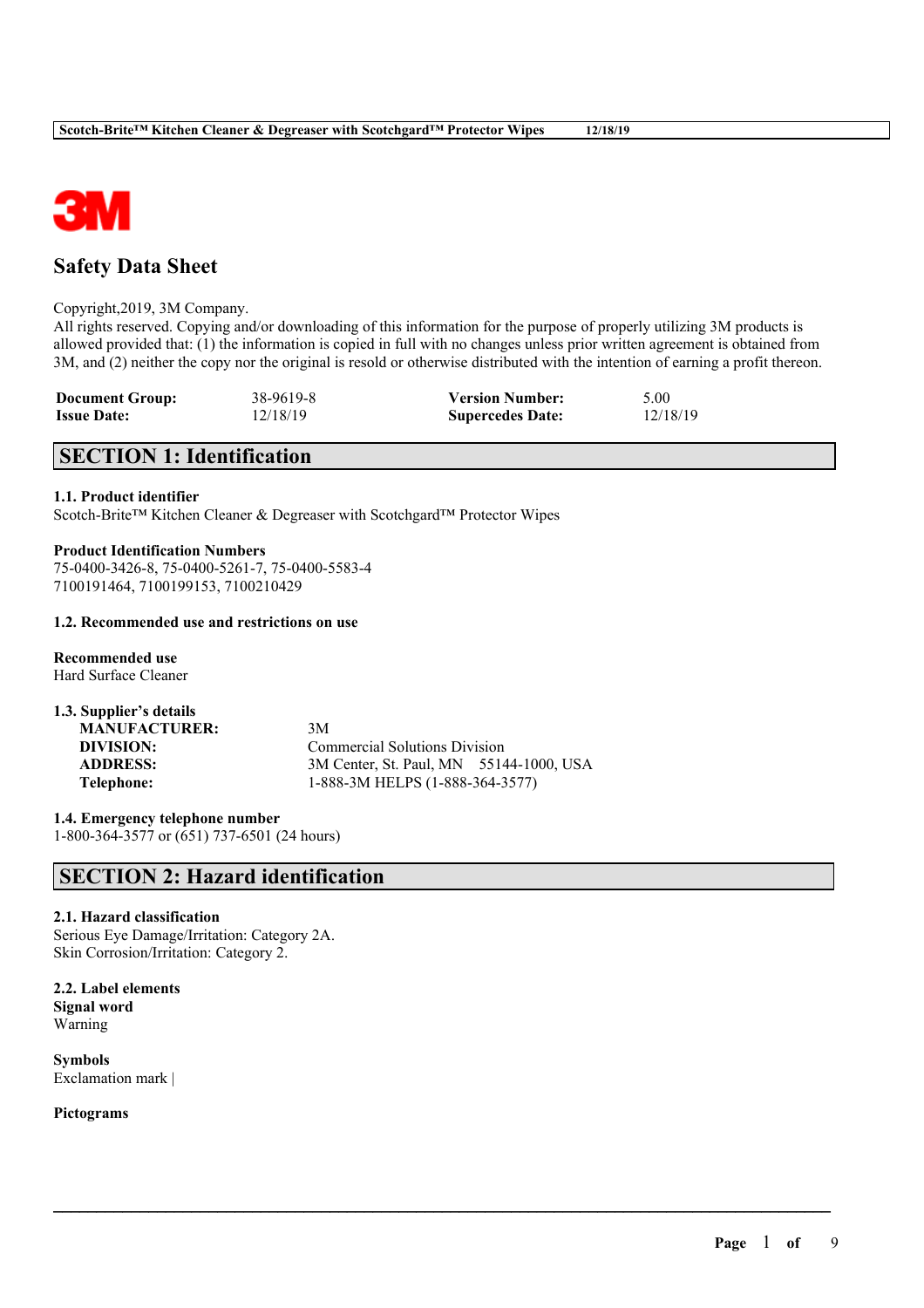

**Hazard Statements** Causes serious eye irritation. Causes skin irritation.

## **Precautionary Statements**

#### **Prevention:**

Wear protective gloves and eye/face protection. Wash thoroughly after handling.

#### **Response:**

IF IN EYES: Rinse cautiously with water for several minutes. Remove contact lenses, if present and easy to do. Continue rinsing.

If eye irritation persists: Get medical advice/attention.

IF ON SKIN: Wash with plenty of soap and water.

If skin irritation occurs: Get medical advice/attention.

Take off contaminated clothing and wash it before reuse.

4% of the mixture consists of ingredients of unknown acute dermal toxicity.

# **SECTION 3: Composition/information on ingredients**

| <i>Ingredient</i>                  | C.A.S. No.       | $\frac{1}{2}$ by Wt          |
|------------------------------------|------------------|------------------------------|
| Water                              | $17732 - 18 - 5$ | 85 - 95 Trade Secret *       |
| <b>BENZYL ALCOHOL</b>              | $100 - 51 - 6$   | 1 - 5 Trade Secret *         |
| BENZENESULFONIC ACID, C10-16-ALKYL | 68584-22-5       | $0.5 - 1.5$ Trade Secret $*$ |
| <b>IDERIVS.</b>                    |                  |                              |

\*The specific chemical identity and/or exact percentage (concentration) of this composition has been withheld as a trade secret.

# **SECTION 4: First aid measures**

### **4.1. Description of first aid measures**

#### **Inhalation:**

No need for first aid is anticipated.

#### **Skin Contact:**

Immediately wash with soap and water. Remove contaminated clothing and wash before reuse. If signs/symptoms develop, get medical attention.

#### **Eye Contact:**

Immediately flush with large amounts of water. Remove contact lenses if easy to do. Continue rinsing. Get medical attention.

 $\mathcal{L}_\mathcal{L} = \mathcal{L}_\mathcal{L} = \mathcal{L}_\mathcal{L} = \mathcal{L}_\mathcal{L} = \mathcal{L}_\mathcal{L} = \mathcal{L}_\mathcal{L} = \mathcal{L}_\mathcal{L} = \mathcal{L}_\mathcal{L} = \mathcal{L}_\mathcal{L} = \mathcal{L}_\mathcal{L} = \mathcal{L}_\mathcal{L} = \mathcal{L}_\mathcal{L} = \mathcal{L}_\mathcal{L} = \mathcal{L}_\mathcal{L} = \mathcal{L}_\mathcal{L} = \mathcal{L}_\mathcal{L} = \mathcal{L}_\mathcal{L}$ 

### **If Swallowed:**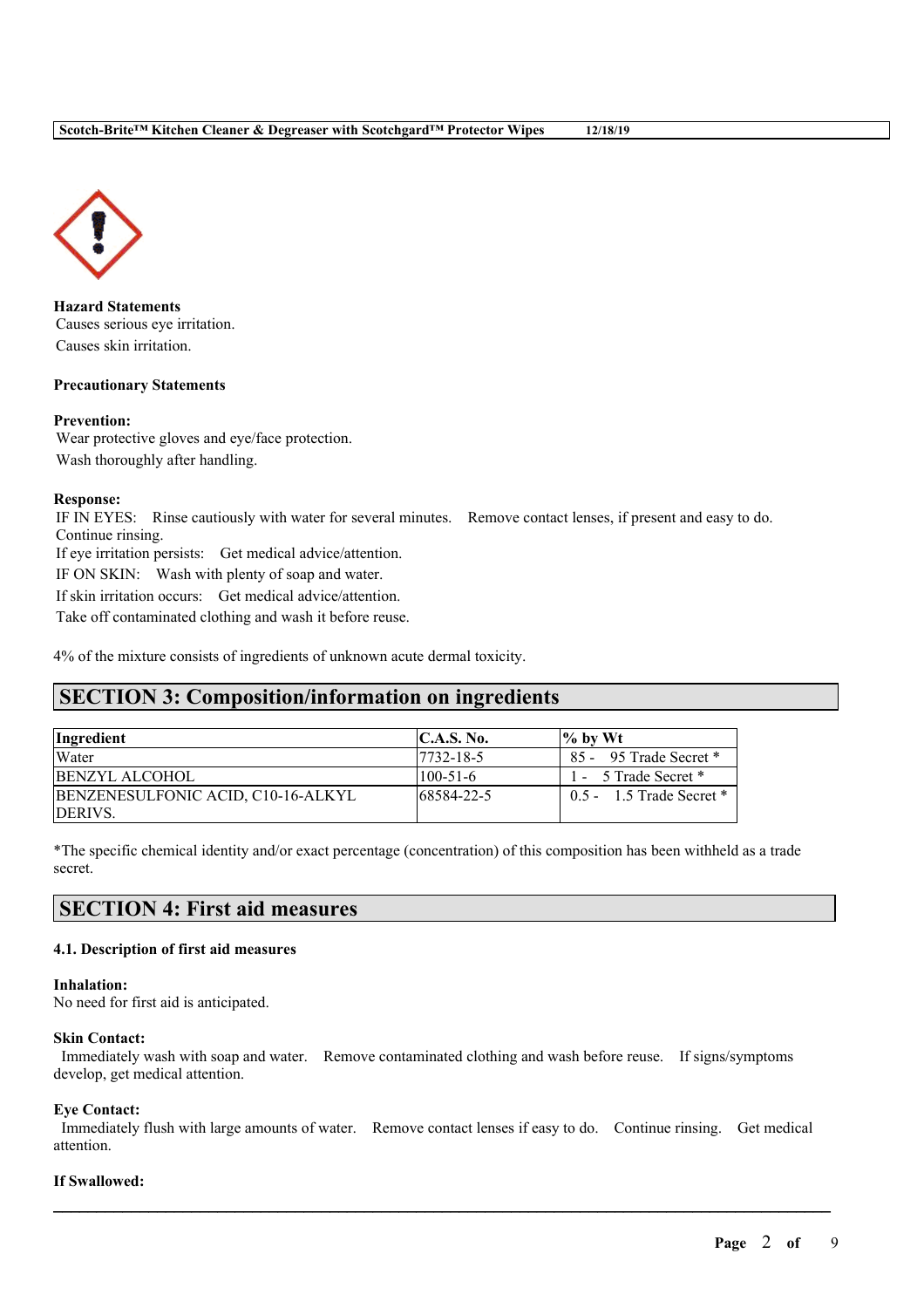Rinse mouth. If you feel unwell, get medical attention.

# **4.2. Most important symptoms and effects, both acute and delayed**

See Section 11.1. Information on toxicological effects.

### **4.3. Indication of any immediate medical attention and special treatment required** Not applicable.

# **SECTION 5: Fire-fighting measures**

# **5.1. Suitable extinguishing media**

Material will not burn.

#### **5.2. Special hazards arising from the substance or mixture** None inherent in this product.

# **Hazardous Decomposition or By-Products**

**Substance Condition**

**Carbon monoxide** During Combustion Carbon dioxide During Combustion

# **5.3. Special protective actions for fire-fighters**

No special protective actions for fire-fighters are anticipated.

# **SECTION 6: Accidental release measures**

# **6.1. Personal precautions, protective equipment and emergency procedures**

Evacuate area. Ventilate the area with fresh air. For large spill, or spills in confined spaces, provide mechanical ventilation to disperse or exhaust vapors, in accordance with good industrial hygiene practice. Refer to other sections of this SDS for information regarding physical and health hazards, respiratory protection, ventilation, and personal protective equipment.

# **6.2. Environmental precautions**

Avoid release to the environment.

### **6.3. Methods and material for containment and cleaning up**

Collect as much of the spilled material as possible. Place in a closed container approved for transportation by appropriate authorities. Clean up residue. Seal the container. Dispose of collected material as soon as possible in accordance with applicable local/regional/national/international regulations.

# **SECTION 7: Handling and storage**

### **7.1. Precautions for safe handling**

Do not get in eyes, on skin, or on clothing. Do not eat, drink or smoke when using this product. Wash thoroughly after handling.

# **7.2. Conditions for safe storage including any incompatibilities**

No special storage requirements.

# **SECTION 8: Exposure controls/personal protection**

# **8.1. Control parameters**

### **Occupational exposure limits**

 $\mathcal{L}_\mathcal{L} = \mathcal{L}_\mathcal{L} = \mathcal{L}_\mathcal{L} = \mathcal{L}_\mathcal{L} = \mathcal{L}_\mathcal{L} = \mathcal{L}_\mathcal{L} = \mathcal{L}_\mathcal{L} = \mathcal{L}_\mathcal{L} = \mathcal{L}_\mathcal{L} = \mathcal{L}_\mathcal{L} = \mathcal{L}_\mathcal{L} = \mathcal{L}_\mathcal{L} = \mathcal{L}_\mathcal{L} = \mathcal{L}_\mathcal{L} = \mathcal{L}_\mathcal{L} = \mathcal{L}_\mathcal{L} = \mathcal{L}_\mathcal{L}$ If a component is disclosed in section 3 but does not appear in the table below, an occupational exposure limit is not available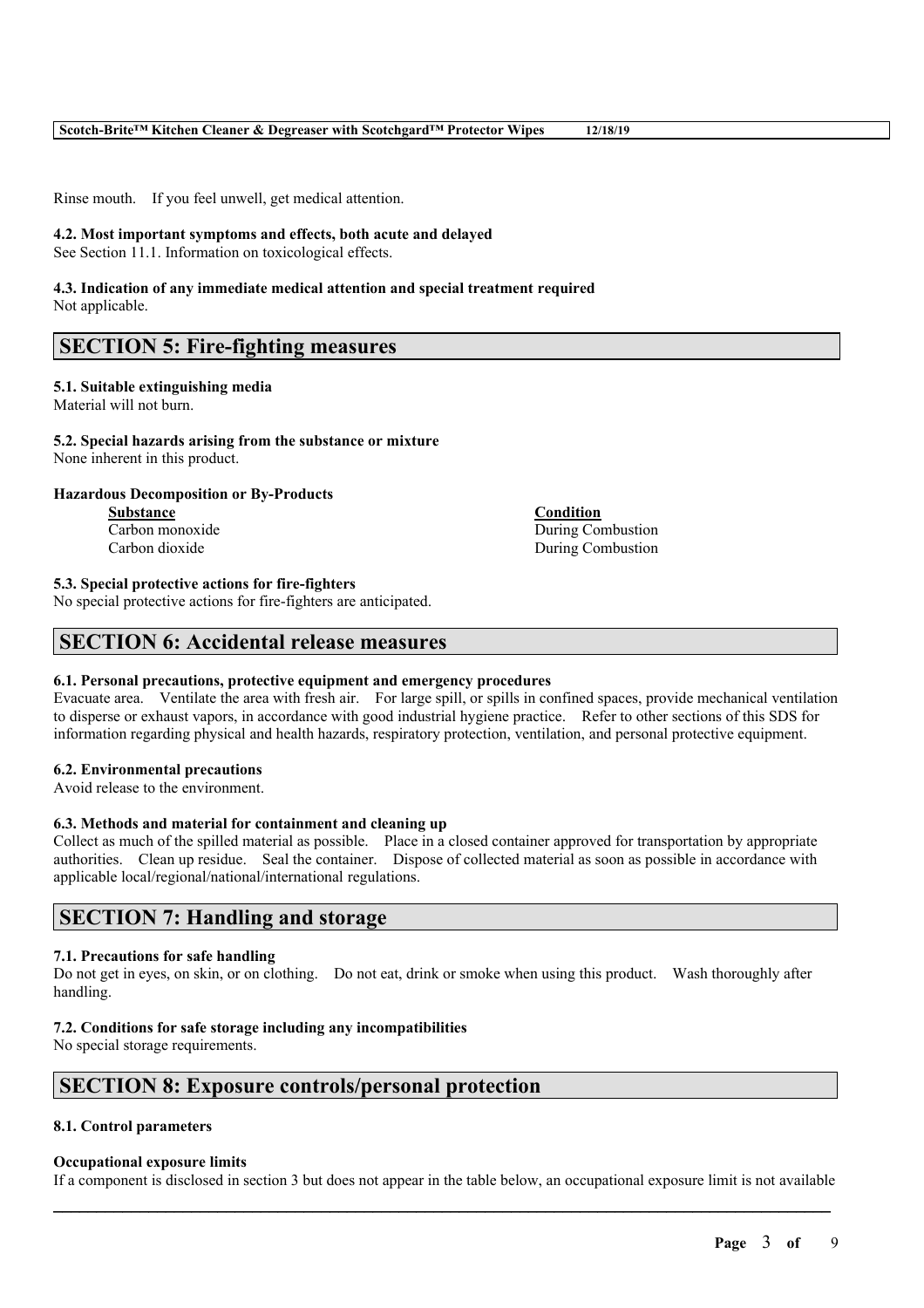#### **Scotch-Brite™ Kitchen Cleaner & Degreaser with Scotchgard™ Protector Wipes 12/18/19**

for the component.

| Ingredient     | C.A.S. No.     | Agency | Limit type                                      | <b>Additional Comments</b> |
|----------------|----------------|--------|-------------------------------------------------|----------------------------|
| BENZYL ALCOHOL | $100 - 51 - 6$ | AIHA   | $\text{TWA}:44.2 \text{ mg/m3}(10 \text{ ppm})$ |                            |

ACGIH : American Conference of Governmental Industrial Hygienists

CMRG : Chemical Manufacturer's Recommended Guidelines

OSHA : United States Department of Labor - Occupational Safety and Health Administration

TWA: Time-Weighted-Average

STEL: Short Term Exposure Limit

CEIL: Ceiling

#### **8.2. Exposure controls**

#### **8.2.1. Engineering controls**

No engineering controls required.

### **8.2.2. Personal protective equipment (PPE)**

#### **Eye/face protection**

Select and use eye/face protection to prevent contact based on the results of an exposure assessment. The following eye/face protection(s) are recommended: Indirect Vented Goggles

**Skin/hand protection**

Select and use gloves and/or protective clothing approved to relevant local standards to prevent skin contact based on the results of an exposure assessment. Selection should be based on use factors such as exposure levels, concentration of the substance or mixture, frequency and duration, physical challenges such as temperature extremes, and other use conditions. Consult with your glove and/or protective clothing manufacturer for selection of appropriate compatible gloves/protective clothing. Note: Nitrile gloves may be worn over polymer laminate gloves to improve dexterity. Gloves made from the following material(s) are recommended: Polymer laminate

#### **Respiratory protection**

None required.

# **SECTION 9: Physical and chemical properties**

#### **9.1. Information on basic physical and chemical properties**

| Solid                                                     |
|-----------------------------------------------------------|
| Purple                                                    |
| Non-Woven Material                                        |
| <b>Slight Citrus</b>                                      |
| No Data Available                                         |
| 10 - 10.5 [Details: Conditions: Liquid Portion]           |
| No Data Available                                         |
| 212 °F [Details: Conditions: Liquid Portion]              |
| No flash point                                            |
| No Data Available                                         |
| Not Classified                                            |
| No Data Available                                         |
| No Data Available                                         |
| 17.5 mmHg [@ 20 °C] [Details: Conditions: Liquid Portion] |
| No Data Available                                         |
| $1$ g/cm3                                                 |
| $[RefStd:WATER=1]$                                        |
|                                                           |

 $\mathcal{L}_\mathcal{L} = \mathcal{L}_\mathcal{L} = \mathcal{L}_\mathcal{L} = \mathcal{L}_\mathcal{L} = \mathcal{L}_\mathcal{L} = \mathcal{L}_\mathcal{L} = \mathcal{L}_\mathcal{L} = \mathcal{L}_\mathcal{L} = \mathcal{L}_\mathcal{L} = \mathcal{L}_\mathcal{L} = \mathcal{L}_\mathcal{L} = \mathcal{L}_\mathcal{L} = \mathcal{L}_\mathcal{L} = \mathcal{L}_\mathcal{L} = \mathcal{L}_\mathcal{L} = \mathcal{L}_\mathcal{L} = \mathcal{L}_\mathcal{L}$ 

AIHA : American Industrial Hygiene Association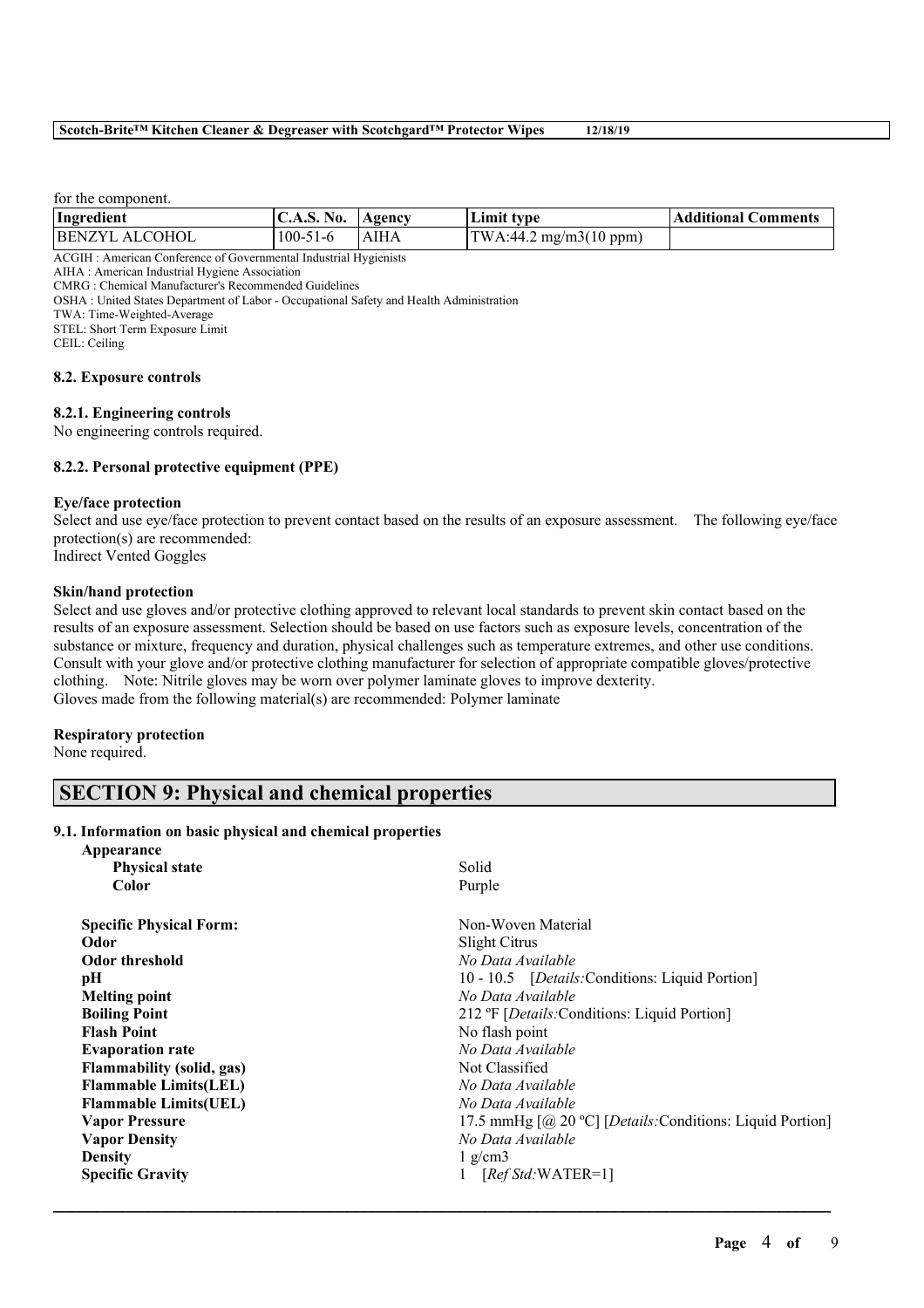| <b>Solubility In Water</b>             | No Data Available |
|----------------------------------------|-------------------|
| Solubility- non-water                  | Complete          |
| Partition coefficient: n-octanol/water | No Data Available |
| <b>Autoignition temperature</b>        | No Data Available |
| <b>Decomposition temperature</b>       | No Data Available |
| <b>Viscosity</b>                       | No Data Available |
| Average particle size                  | No Data Available |
| <b>Bulk density</b>                    | No Data Available |
| <b>Hazardous Air Pollutants</b>        | No Data Available |
| Molecular weight                       | No Data Available |
| <b>Volatile Organic Compounds</b>      | $1.0\%$           |
| <b>Percent volatile</b>                | No Data Available |
| <b>Percent volatile</b>                | No Data Available |
| Softening point                        | No Data Available |

# **SECTION 10: Stability and reactivity**

#### **10.1. Reactivity**

This material is considered to be non reactive under normal use conditions.

# **10.2. Chemical stability**

Stable.

#### **10.3. Possibility of hazardous reactions**

Hazardous polymerization will not occur.

#### **10.4. Conditions to avoid** None known.

# **10.5. Incompatible materials**

None known.

No Data Available

### **10.6. Hazardous decomposition products**

None known.

Refer to section 5.2 for hazardous decomposition products during combustion.

# **SECTION 11: Toxicological information**

The information below may not be consistent with the material classification in Section 2 if specific ingredient **classifications are mandated by a competent authority. In addition, toxicological data on ingredients may not be** reflected in the material classification and/or the signs and symptoms of exposure, because an ingredient may be present below the threshold for labeling, an ingredient may not be available for exposure, or the data may not be **relevant to the material as a whole.**

**11.1. Information on Toxicological effects**

**Signs and Symptoms of Exposure**

Based on test data and/or information on the components, this material may produce the following health effects:

 $\mathcal{L}_\mathcal{L} = \mathcal{L}_\mathcal{L} = \mathcal{L}_\mathcal{L} = \mathcal{L}_\mathcal{L} = \mathcal{L}_\mathcal{L} = \mathcal{L}_\mathcal{L} = \mathcal{L}_\mathcal{L} = \mathcal{L}_\mathcal{L} = \mathcal{L}_\mathcal{L} = \mathcal{L}_\mathcal{L} = \mathcal{L}_\mathcal{L} = \mathcal{L}_\mathcal{L} = \mathcal{L}_\mathcal{L} = \mathcal{L}_\mathcal{L} = \mathcal{L}_\mathcal{L} = \mathcal{L}_\mathcal{L} = \mathcal{L}_\mathcal{L}$ 

# **Page** 5 **of** 9

### **Substance Condition**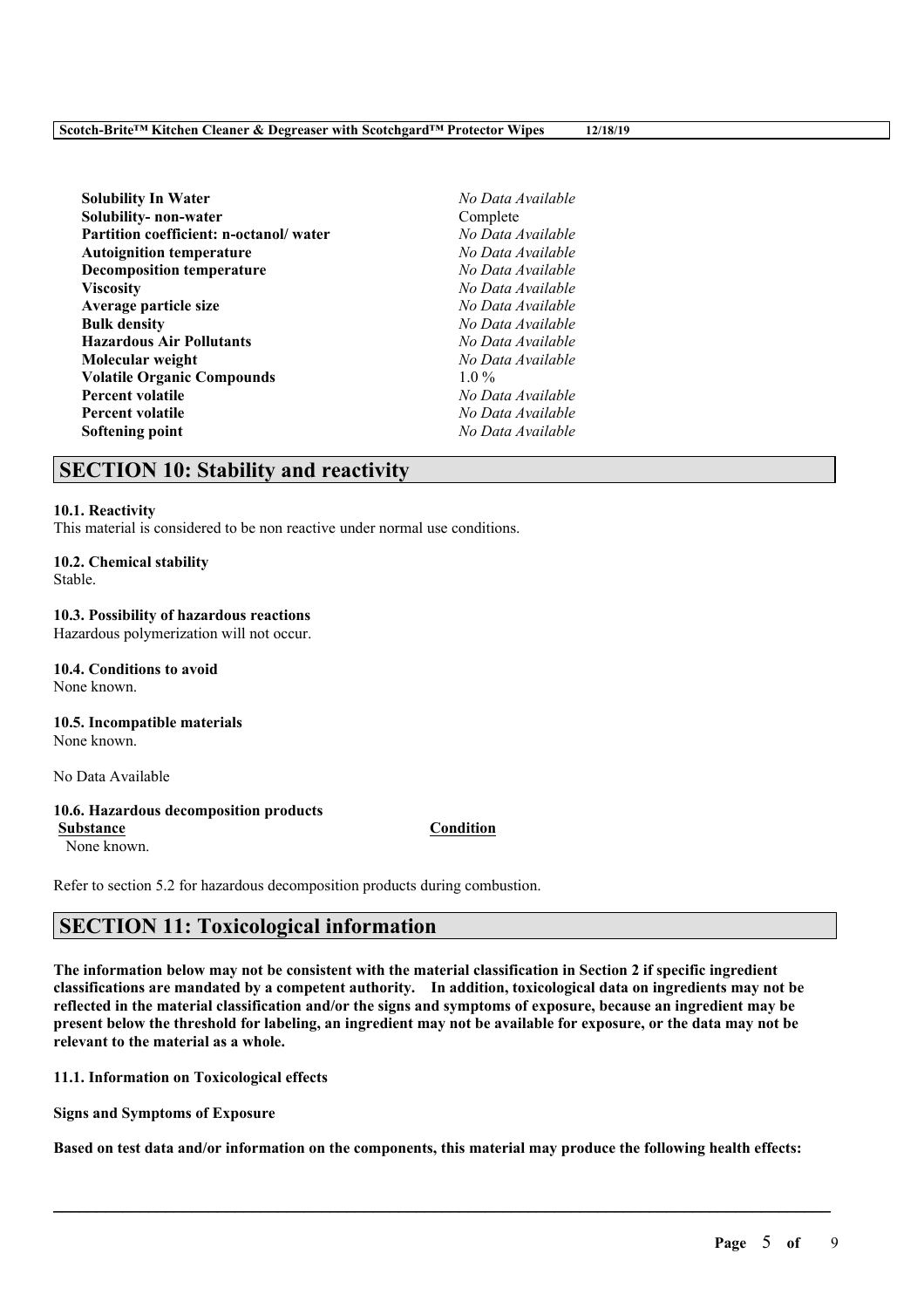#### **Inhalation:**

This product may have a characteristic odor; however, no adverse health effects are anticipated.

#### **Skin Contact:**

Skin Irritation: Signs/symptoms may include localized redness, swelling, itching, dryness, cracking, blistering, and pain.

#### **Eye Contact:**

Severe Eye Irritation: Signs/symptoms may include significant redness, swelling, pain, tearing, cloudy appearance of the cornea, and impaired vision.

#### **Ingestion:**

Gastrointestinal Irritation: Signs/symptoms may include abdominal pain, stomach upset, nausea, vomiting and diarrhea.

#### **Toxicological Data**

If a component is disclosed in section 3 but does not appear in a table below, either no data are available for that endpoint or the data are not sufficient for classification.

# **Acute Toxicity**

| Name                                       | Route       | <b>Species</b> | Value                                             |
|--------------------------------------------|-------------|----------------|---------------------------------------------------|
| Overall product                            | Dermal      |                | No data available; calculated $ATE > 5,000$ mg/kg |
| Overall product                            | Ingestion   |                | No data available; calculated $ATE > 5,000$ mg/kg |
| BENZYL ALCOHOL                             | Inhalation- | Rat            | $LC50$ 8.8 mg/l                                   |
|                                            | Dust/Mist   |                |                                                   |
|                                            | (4 hours)   |                |                                                   |
| <b>BENZYL ALCOHOL</b>                      | Ingestion   | Rat            | LD50<br>$1,230$ mg/kg                             |
| BENZENESULFONIC ACID, C10-16-ALKYL DERIVS. | Dermal      | Rabbit         | LD50<br>$2,000$ mg/kg                             |
| BENZENESULFONIC ACID, C10-16-ALKYL DERIVS. | Ingestion   | Rat            | LD50<br>$775 \text{ mg/kg}$                       |

 $ATE = acute$  toxicity estimate

#### **Skin Corrosion/Irritation**

| Name           | <b>Species</b> | Value         |
|----------------|----------------|---------------|
|                |                |               |
| BENZYL ALCOHOL | Multiple       | Mild irritant |
|                | anımal         |               |
|                | species        |               |

#### **Serious Eye Damage/Irritation**

| Name                            | <b>Species</b> | Value                     |
|---------------------------------|----------------|---------------------------|
| <b>ALCOHOL</b><br><b>BENZYL</b> | Rabbit         | $\sim$<br>Severe irritant |

#### **Skin Sensitization**

| Name                            | <b>Species</b> | Value          |
|---------------------------------|----------------|----------------|
| <b>ALCOHOL</b><br><b>BENZYL</b> | Human          | Not classified |
|                                 | and            |                |
|                                 | anımal         |                |

### **Respiratory Sensitization**

For the component/components, either no data are currently available or the data are not sufficient for classification.

#### **Germ Cell Mutagenicity**

| Name           | Route    | Value                                                                           |
|----------------|----------|---------------------------------------------------------------------------------|
|                |          |                                                                                 |
| BENZYL ALCOHOL | In vivo  | Not mutagenic                                                                   |
| BENZYL ALCOHOL | In Vitro | Some positive data exist, but the data are not<br>sufficient for classification |

 $\mathcal{L}_\mathcal{L} = \mathcal{L}_\mathcal{L} = \mathcal{L}_\mathcal{L} = \mathcal{L}_\mathcal{L} = \mathcal{L}_\mathcal{L} = \mathcal{L}_\mathcal{L} = \mathcal{L}_\mathcal{L} = \mathcal{L}_\mathcal{L} = \mathcal{L}_\mathcal{L} = \mathcal{L}_\mathcal{L} = \mathcal{L}_\mathcal{L} = \mathcal{L}_\mathcal{L} = \mathcal{L}_\mathcal{L} = \mathcal{L}_\mathcal{L} = \mathcal{L}_\mathcal{L} = \mathcal{L}_\mathcal{L} = \mathcal{L}_\mathcal{L}$ 

#### **Carcinogenicity**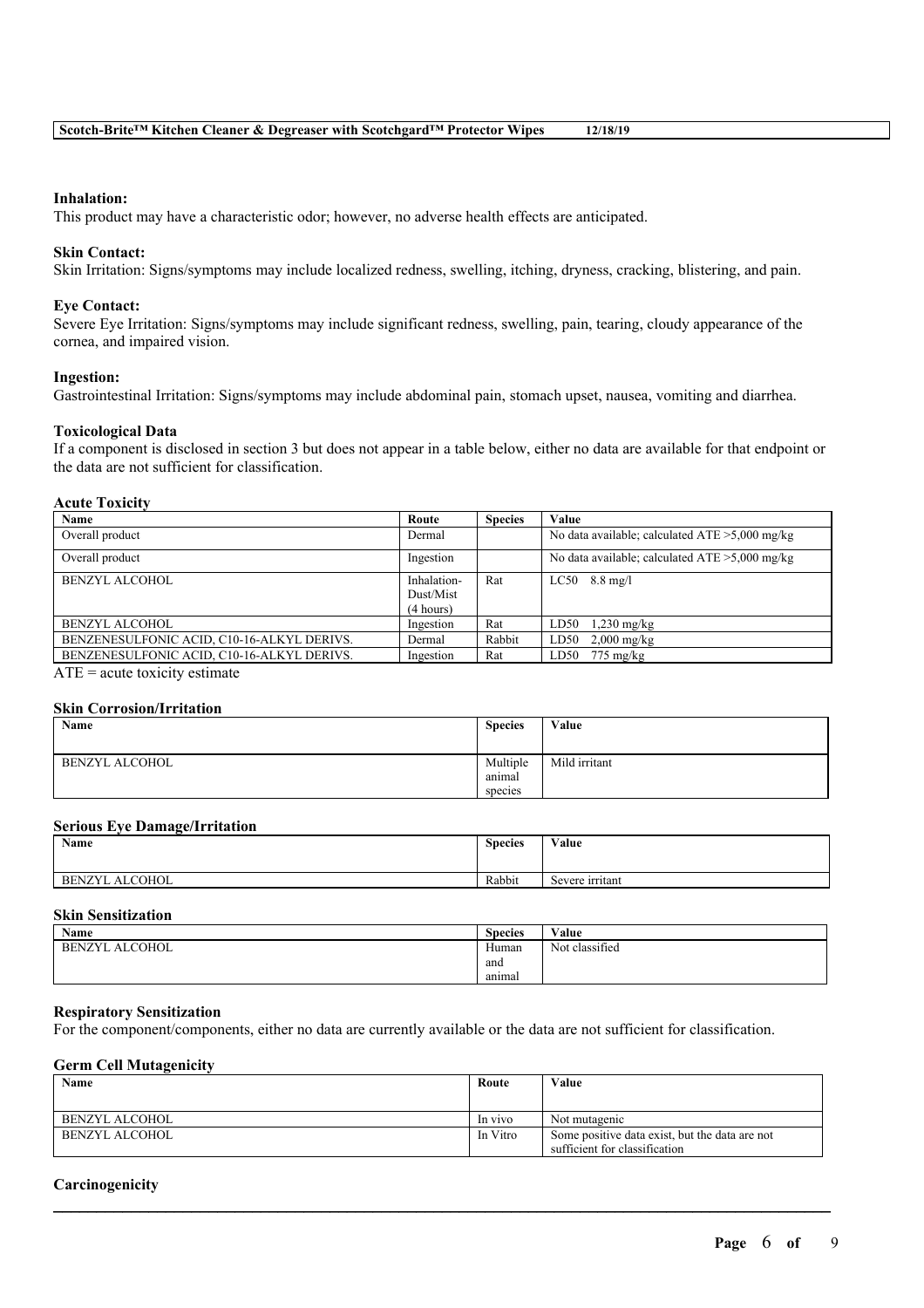**Scotch-Brite™ Kitchen Cleaner & Degreaser with Scotchgard™ Protector Wipes 12/18/19**

| <b>Name</b>           | Route     | $\sim$<br><b>Species</b> | Value            |
|-----------------------|-----------|--------------------------|------------------|
| <b>BENZYL ALCOHOL</b> | Ingestion | Multiple                 | Not carcinogenic |
|                       |           | anımal                   |                  |
|                       |           | species                  |                  |

#### **Reproductive Toxicity**

### **Reproductive and/or Developmental Effects**

| <b>Name</b>    | Route     | Value                          | <b>Species</b> | <b>Test Result</b>     | Exposure<br><b>Duration</b> |
|----------------|-----------|--------------------------------|----------------|------------------------|-----------------------------|
| BENZYL ALCOHOL | Ingestion | Not classified for development | Mouse          | NOAEL 550<br>mg/kg/day | during<br>organogenesi      |

#### **Target Organ(s)**

# **Specific Target Organ Toxicity - single exposure**

| Name                  | Route      | Target Organ(s)        | Value                             | <b>Species</b> | <b>Test Result</b> | Exposure        |
|-----------------------|------------|------------------------|-----------------------------------|----------------|--------------------|-----------------|
|                       |            |                        |                                   |                |                    | <b>Duration</b> |
| <b>BENZYL ALCOHOL</b> | Inhalation | central nervous        | May cause drowsiness or           |                | <b>NOAEL Not</b>   |                 |
|                       |            | system depression      | dizziness                         |                | available          |                 |
| <b>BENZYL ALCOHOL</b> | Inhalation | respiratory irritation | Some positive data exist, but the |                | <b>NOAEL Not</b>   |                 |
|                       |            |                        | data are not sufficient for       |                | available          |                 |
|                       |            |                        | classification                    |                |                    |                 |
| <b>BENZYL ALCOHOL</b> | Ingestion  | central nervous        | May cause drowsiness or           |                | <b>NOAEL Not</b>   |                 |
|                       |            | system depression      | dizziness                         |                | available          |                 |

# **Specific Target Organ Toxicity - repeated exposure**

| Name           | Route     | Target Organ(s)                                        | Value          | <b>Species</b> | <b>Test Result</b>            | Exposure<br><b>Duration</b> |
|----------------|-----------|--------------------------------------------------------|----------------|----------------|-------------------------------|-----------------------------|
| BENZYL ALCOHOL | Ingestion | endocrine system<br>muscles   kidney<br>and/or bladder | Not classified | Rat            | <b>NOAEL 400</b><br>mg/kg/day | 13 weeks                    |
| BENZYL ALCOHOL | Ingestion | nervous system<br>respiratory system                   | Not classified | Mouse          | NOAEL 645<br>mg/kg/day        | 8 days                      |

#### **Aspiration Hazard**

For the component/components, either no data are currently available or the data are not sufficient for classification.

### Please contact the address or phone number listed on the first page of the SDS for additional toxicological information **on this material and/or its components.**

# **SECTION 12: Ecological information**

#### **Ecotoxicological information**

Please contact the address or phone number listed on the first page of the SDS for additional ecotoxicological information on this material and/or its components.

### **Chemical fate information**

Please contact the address or phone number listed on the first page of the SDS for additional chemical fate information on this material and/or its components.

# **SECTION 13: Disposal considerations**

### **13.1. Disposal methods**

Dispose of contents/ container in accordance with the local/regional/national/international regulations.

Dispose of waste product in a permitted industrial waste facility. Empty drums/barrels/containers used for transporting and

 $\mathcal{L}_\mathcal{L} = \mathcal{L}_\mathcal{L} = \mathcal{L}_\mathcal{L} = \mathcal{L}_\mathcal{L} = \mathcal{L}_\mathcal{L} = \mathcal{L}_\mathcal{L} = \mathcal{L}_\mathcal{L} = \mathcal{L}_\mathcal{L} = \mathcal{L}_\mathcal{L} = \mathcal{L}_\mathcal{L} = \mathcal{L}_\mathcal{L} = \mathcal{L}_\mathcal{L} = \mathcal{L}_\mathcal{L} = \mathcal{L}_\mathcal{L} = \mathcal{L}_\mathcal{L} = \mathcal{L}_\mathcal{L} = \mathcal{L}_\mathcal{L}$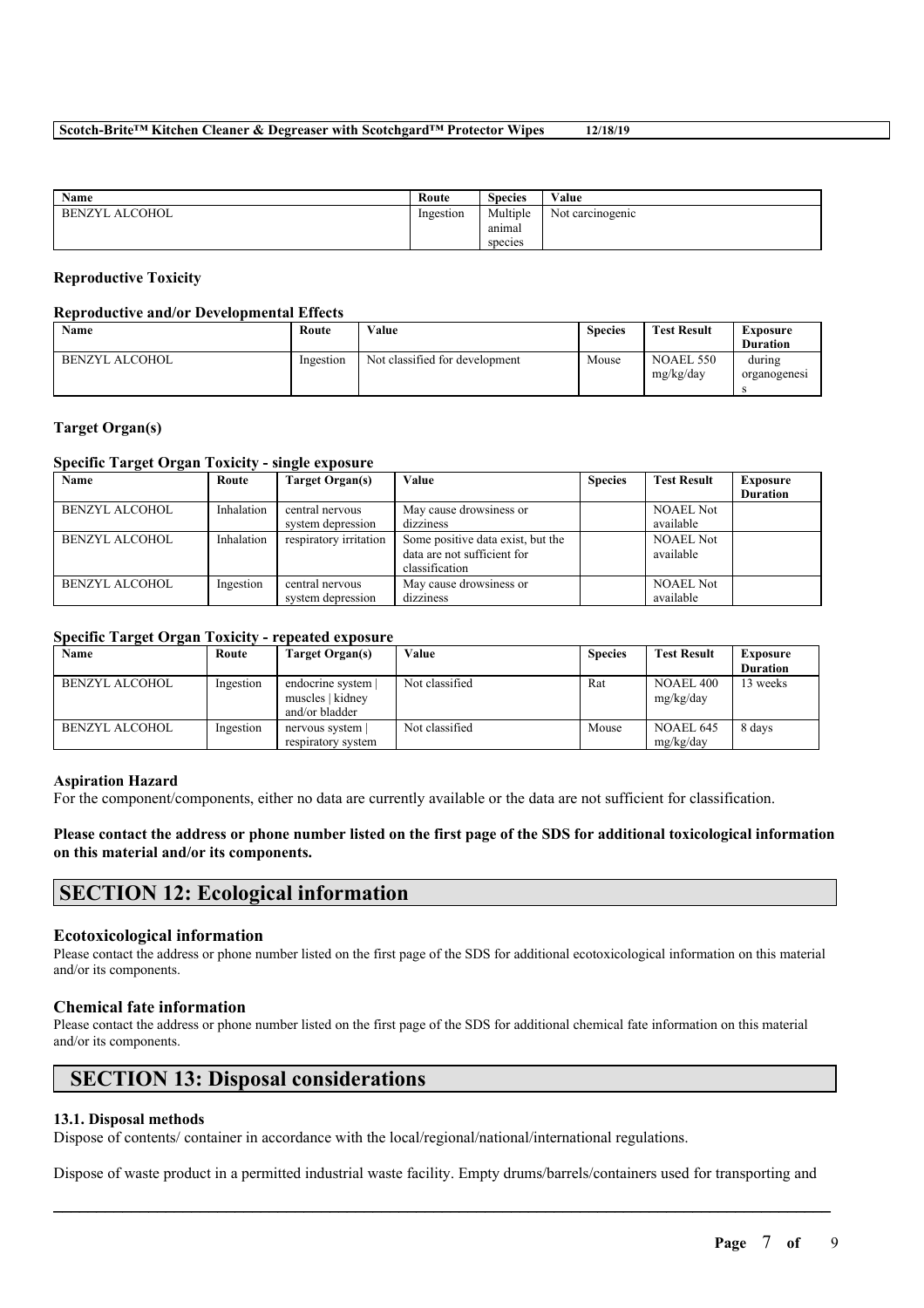handling hazardous chemicals (chemical substances/mixtures/preparations classified as Hazardous as per applicable regulations) shall be considered, stored, treated & disposed of as hazardous wastes unless otherwise defined by applicable waste regulations. Consult with the respective regulating authorities to determine the available treatment and disposal facilities.

## **EPA Hazardous Waste Number (RCRA):** Not regulated

# **SECTION 14: Transport Information**

For Transport Information, please visit http://3M.com/Transportinfo or call 1-800-364-3577 or 651-737-6501.

# **SECTION 15: Regulatory information**

# **15.1. US Federal Regulations**

Contact 3M for more information.

### **EPCRA 311/312 Hazard Classifications:**

**Physical Hazards**

Not applicable

# **Health Hazards**

Serious eye damage or eye irritation Skin Corrosion or Irritation

# **15.2. State Regulations**

Contact 3M for more information.

### **15.3. Chemical Inventories**

The components of this product are in compliance with the chemical notification requirements of TSCA. All required components of this product are listed on the active portion of the TSCA Inventory.

Contact 3M for more information.

### **15.4. International Regulations**

Contact 3M for more information.

**This SDS has been prepared to meet the U.S. OSHA Hazard Communication Standard, 29 CFR 1910.1200.**

# **SECTION 16: Other information**

### **NFPA Hazard Classification Health:** 2 **Flammability:** 0 **Instability:** 0 **Special Hazards:** None

National Fire Protection Association (NFPA) hazard ratings are designed for use by emergency response personnel to address the hazards that are presented by short-term, acute exposure to a material under conditions of fire, spill, or similar emergencies. Hazard ratings are primarily based on the inherent physical and toxic properties of the material but also include the toxic properties of combustion or decomposition products that are known to be generated in significant quantities.

| <b>Document Group:</b> | 38-9619-8 | <b>Version Number:</b>  | 5.00     |
|------------------------|-----------|-------------------------|----------|
| <b>Issue Date:</b>     | 12/18/19  | <b>Supercedes Date:</b> | 12/18/19 |

 $\mathcal{L}_\mathcal{L} = \mathcal{L}_\mathcal{L} = \mathcal{L}_\mathcal{L} = \mathcal{L}_\mathcal{L} = \mathcal{L}_\mathcal{L} = \mathcal{L}_\mathcal{L} = \mathcal{L}_\mathcal{L} = \mathcal{L}_\mathcal{L} = \mathcal{L}_\mathcal{L} = \mathcal{L}_\mathcal{L} = \mathcal{L}_\mathcal{L} = \mathcal{L}_\mathcal{L} = \mathcal{L}_\mathcal{L} = \mathcal{L}_\mathcal{L} = \mathcal{L}_\mathcal{L} = \mathcal{L}_\mathcal{L} = \mathcal{L}_\mathcal{L}$ DISCLAIMER: The information in this Safety Data Sheet (SDS) is believed to be correct as of the date issued. 3M MAKES